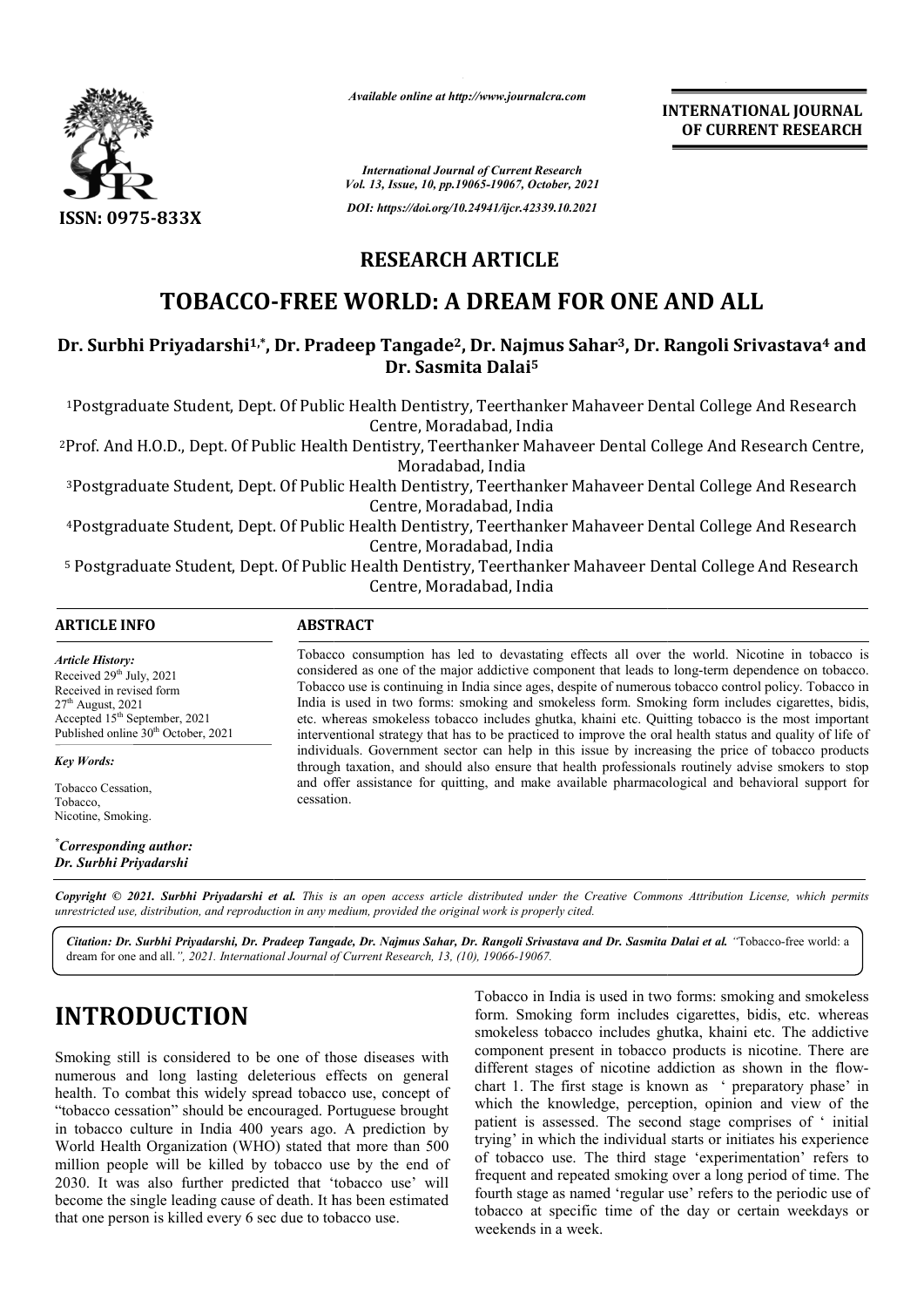

**Flow-Chart 1. Stages of nicotine addiction**

All through these stages the individual finally gets addicted to nicotine with an internal mandatory need of nicotine everyday. [1] Inspite of worldwide awareness of diseases associated with tobacco, it's persistent use has lead to public health issue. More than 7 billion people are killed every year due to tobacco use. Majority of them are effected by direct consumption of tobacco while some being effected indirectly by second hand smoke. Tobacco smoking is seen to be increasing in the WHO Eastern Mediterranean Region and the African Region. Quitting tobacco is the most important interventional strategy that has to be practiced to improve the oral health status and quality of life of individuals. Tobacco cessation is an element of comprehensive tobacco control strategy which must be followed strictly to create a 'tobacco-free' environment.

#### **TOBACCO CESSATION MODEL [2]**

In 1982, Prochaska et al. developed a systematic model which represented 5 stages of individual using tobacco products with respect to their perspective and conduct towards quitting tobacco based on nicotine dependence.

| Pre-contemplation phase | Individuals who are not planning or      |
|-------------------------|------------------------------------------|
|                         | thinking to quit smoking                 |
| Contemplation phase     | Individuals who have planned to or       |
|                         | started thinking to quit smoking         |
| Preparation phase       | Individuals who have started to or are   |
|                         | ready to quit smoking                    |
| Action                  | Individuals who are actually quitting or |
|                         | trying to quit                           |
| Maintenance             | This stage includes maintaining<br>no-   |
|                         | smoking' phase on long-term basis        |

#### **Table 1. Tobacco cessation model**

#### **BEHAVIOURAL APPROACH OF TOBACCO CESSATION**

The basic standard intervention method used for tobacco cessation is counselling. The counselling intervention procedure includes use of standard 5A's and 5R's.[3]

**Table 2. 5a's Of Tobacco Cessation Counselling**

| Ask     | The initiation of the procedure includes asking about the<br>tobacco use from the individual. The tobacco use status of<br>the individual should be identified.                                                                           |
|---------|-------------------------------------------------------------------------------------------------------------------------------------------------------------------------------------------------------------------------------------------|
| Advice  | The next step is to advice all the tobacco users to quit.<br>Clear, strong, supportive messages should be used to<br>advice the tobacco users.                                                                                            |
| Assess  | Asses the commitment of the individual and what all<br>barriers are there that has to be overcome. The stage of<br>change should be determined. Self-efficacy or the attempts<br>to quit to bacco the user has made has to be determined. |
| Assist  | 1. For Users Willing to Change<br>2. For the User Unwilling To Change: Promoting the<br>Motivation To Ouit<br>3. For the User Who Has Recently Ouit: Preventing<br>Relapse                                                                |
| Arrange | Follow-up appointments should be arranged and progress<br>on plan should be reviewed.                                                                                                                                                     |

#### **PHARMACOLOGICAL APPROACH OF TOBACCO CESSATION**

This intervention method can be used in every tobacco user as there is no absolute contraindication.<sup>[5]</sup> Pharmacotherapy include different methods: Nicotine Replacement Therapy, Medication that mimic nicotine effects, Antagonists, Medication that make intake aversive.

| Table 3. 5R'S of tobacco cessation counselling |  |  |
|------------------------------------------------|--|--|
|------------------------------------------------|--|--|

| Relevance    | The tobacco user should be motivated to seek or<br>discover why quitting tobacco is personally<br>relevant. |
|--------------|-------------------------------------------------------------------------------------------------------------|
|              |                                                                                                             |
| <b>Risks</b> | The negative consequences or risks associated                                                               |
|              | with continued use of tobacco, both, long-term                                                              |
|              | and short- term should be asked determined by                                                               |
|              | the user.                                                                                                   |
| Rewards      | The tobacco user should be asked about the                                                                  |
|              | benefits that he would be getting if he quits the                                                           |
|              | habit. Also the specific health benefits should be                                                          |
|              | explained in a comprehensible manner.                                                                       |
| Roadblocks   | The tobacco user should be asked to discover the                                                            |
|              | barriers to quitting. All the specific hindrances                                                           |
|              | should be noted.                                                                                            |
| Repetition   | Reinforce the motivational message at every                                                                 |
|              | opportunity and reassure that repeated quit                                                                 |
|              | attempts are not unusual.                                                                                   |

#### **NICOTINE REPLACEMENT THERAPY**

This is one of the pharmacological methods used to provide nicotine to tobacco users in low doses to meet their requirements of nicotine but not beyond level that can cause addiction or deleterious effects.<sup>[6]</sup> NRT can be provided in different formulations:

- Chewing Gums- available in doses of 2-4 mg. Initially, it tastes unpleasant and also causes jaw pain and soreness of mouth.
- Sublingual tablets- recommended dose is 1-2 tablets placed sublingually. Normal doses should be reduced and eventually withdrawn.
- Lozenges- Initial dose is one lozenge every 1-2 hrs. The treatment with lozenges is continued for 3 months and then withdrawn.
- Adhesive transdermal patches- Used transdermally for 16-24 hrs. Different sites of application of patches are hip